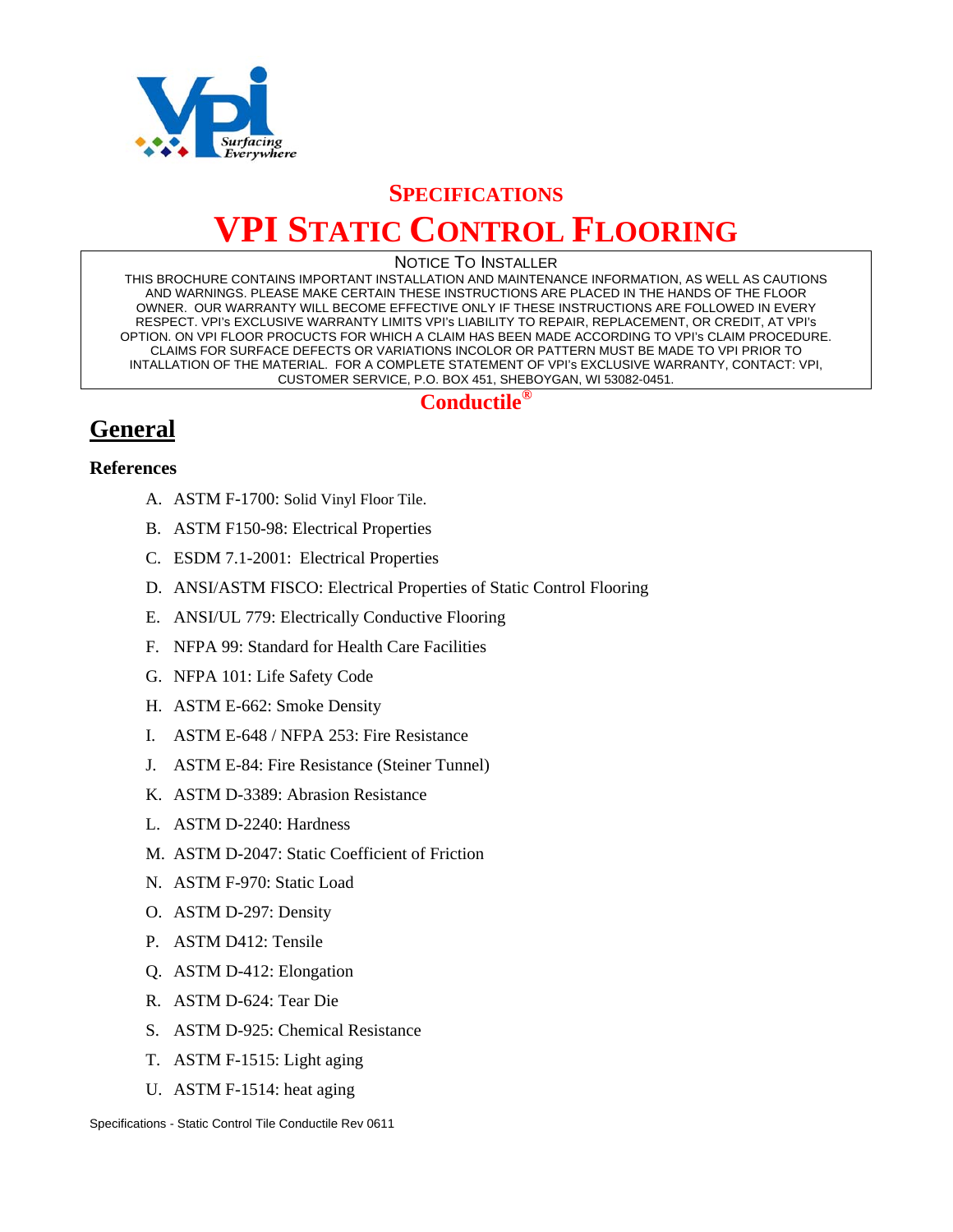#### **WARRANTY**

- A. Provide manufacturer's warranty under provisions of section [ 01700.] [ 01740.]
- B. Warranty: Include a 5-year warranty that products are free from defects in material and workmanship. Including lifetime warranty for electrical resistance.

### **Products**

#### **ACCEPTABLE MANUFACTURERS**

A. VPI Corporation 3123 South  $9<sup>th</sup>$  Street, P.O. Box 451, Sheboygan, WI 53082-0451

#### **FLOOR COVERING MATERIALS**

- A. Conductive resilient Floor Tile: Electrical resistance; 25,000 1,000,000 ohms
- B. Conductile® : square edge or pre-grooved tile; 12"x 12" tiles, 24"x 24" tile, 36"x 36" tile; available in 1/8" ( 3mm ) thickness, color selected.

#### **MANUFACTURING TOLERANCES**

- A. Micro-Squared <sup>™</sup> 12"x12" tile to  $\pm$  0.002" inch; cut Vertical edges perpendicular to tile surface.
- B. Precision control gauge to assure consistent surface with no high edges.

#### **ADHESIVES**

- A. Flooring Adhesive: VPI 150 or VPI 165 Adhesive as required for specific use.
- B. Use trowel and roller specified in the Installation and Maintenance Instructions as required per specific use.

## **EXECUTION**

#### **EXAMINATION**

*Consult with manufacturer Floor Preparation Guide for precautions when substrate is lightweight aggregate concrete, magnesite flooring, or for below grade conditions.* 

- A. Verify that concrete sub floors on- or Below-grade are installed over a suitable moisture retardant membrane.
- B. Ensure concrete floors are dry and exhibit alkalinity levers between  $5 \& 9$  pH with adequate carbonization and no dusting. Maximum moisture-emission: 5 lbs./1,000 sq. ft. /24 hours. Moisture test are recommended.
- C. Ensure floor surfaces are smooth and flat with maximum variation of 1/8 inch in 10 feet.
- D. Ensure floor surfaces are clean and free from dust, paint, oil, grease, curing agents, parting compounds, surface hardeners, sealers, solvents, old adhesives, and other extraneous substances.
- E. Beginning of Installation means acceptance and conditions.